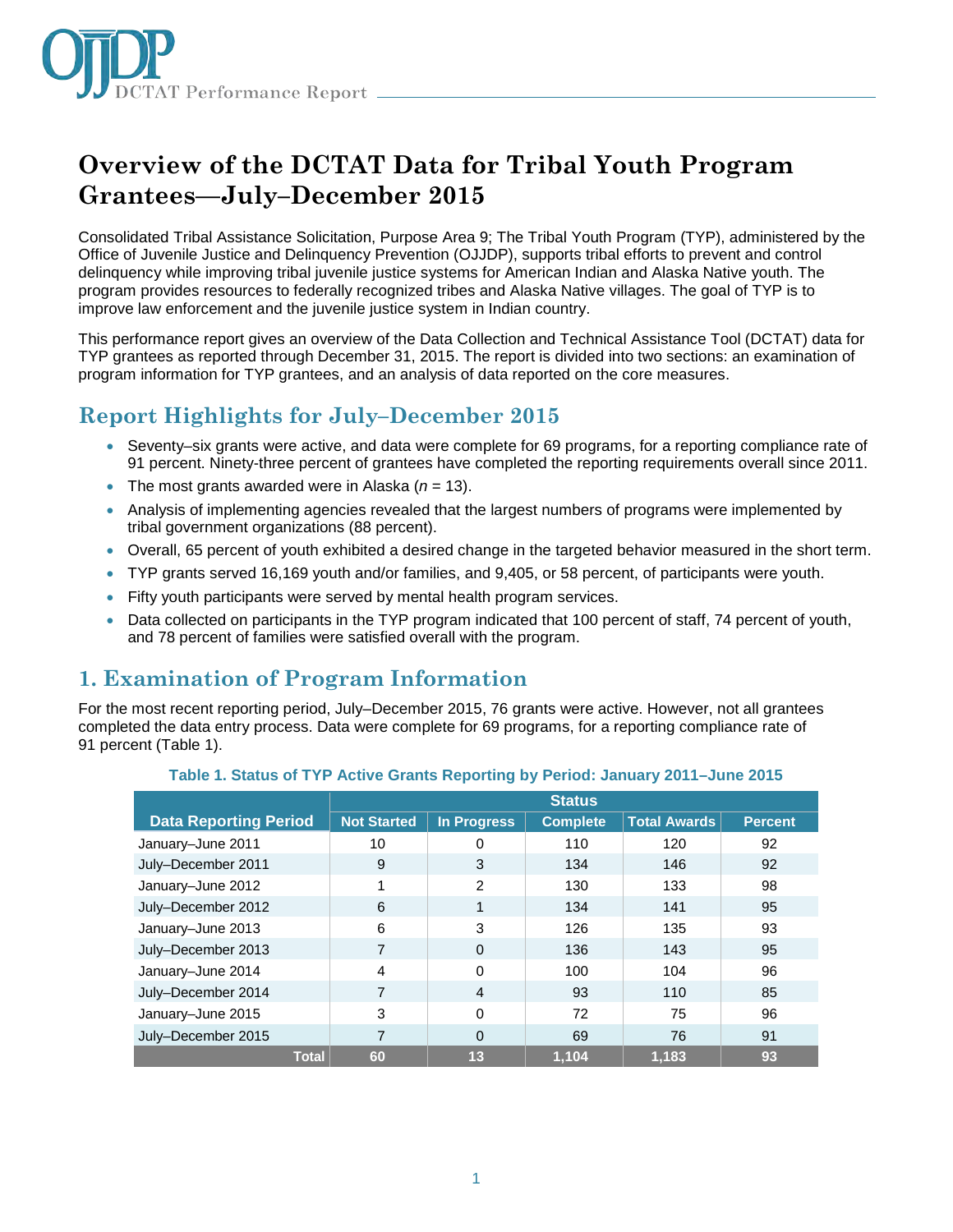Table 2 presents target population data for July 2014–December 2015 and the number of grantees that target each population for service. Targeted services include any services or approaches specifically designed to meet the needs of the population (e.g., gender-specific, culturally based, developmentally appropriate).

Grantees are only required to report target population information once in the DCTAT. However, grantees may update their servicing target population chart to best fit their program during the life of the award. The variation in numbers between each reporting period is caused by the number of active or inactive Federal awards during the reporting period or additional services that grantees may have added to their programs.

|                                                | <b>Number of Grantees Serving Group During Reporting Period</b> |                   |                    |  |
|------------------------------------------------|-----------------------------------------------------------------|-------------------|--------------------|--|
| <b>Population</b>                              | July-December 2014                                              | January-June 2015 | July-December 2015 |  |
| <b>Race/Ethnicity</b>                          |                                                                 |                   |                    |  |
| American Indian/Alaska Native                  | 93                                                              | 64                | 70                 |  |
| Asian                                          | $\pmb{0}$                                                       | $\mathbf{1}$      | $\overline{2}$     |  |
| <b>Black/African American</b>                  | 6                                                               | 6                 | 6                  |  |
| Caucasian/Non-Latino                           | 6                                                               | 5                 | 6                  |  |
| Hispanic or Latino (of Any Race)               | 6                                                               | 5                 | $\overline{7}$     |  |
| Native Hawaiian and Other<br>Pacific Islander  | 3                                                               | $\overline{2}$    | $\overline{4}$     |  |
| <b>Other Race</b>                              | $\mathbf{1}$                                                    | $\mathbf{1}$      | $\mathbf{1}$       |  |
| White/Caucasian                                | 14                                                              | 9                 | 10                 |  |
| Youth Population Not Served<br><b>Directly</b> | 15                                                              | 9                 | 6                  |  |
| <b>Justice System Status</b>                   |                                                                 |                   |                    |  |
| At-Risk Population (No Prior<br>Offense)       | 77                                                              | 55                | 62                 |  |
| <b>First-Time Offenders</b>                    | 48                                                              | 26                | 32                 |  |
| <b>Repeat Offenders</b>                        | 40                                                              | 23                | 26                 |  |
| Sex Offenders                                  | $\overline{7}$                                                  | $\overline{4}$    | 5                  |  |
| <b>Status Offenders</b>                        | 27                                                              | 15                | 15                 |  |
| <b>Violent Offenders</b>                       | 16                                                              | 8                 | 8                  |  |
| Youth Population Not Served<br>Directly        | 21                                                              | 15                | 10                 |  |
| Gender                                         |                                                                 |                   |                    |  |
| Male                                           | 89                                                              | 61                | 66                 |  |
| Female                                         | 89                                                              | 61                | 67                 |  |
| Youth Population Not Served<br>Directly        | 18                                                              | 11                | $\overline{7}$     |  |
| Age                                            |                                                                 |                   |                    |  |
| $0 - 10$                                       | 44                                                              | 33                | 38                 |  |
| $11 - 18$                                      | 90                                                              | 62                | 69                 |  |
| Older than 18                                  | 9                                                               | 12                | 14                 |  |
| Youth Population Not Served<br><b>Directly</b> | 19                                                              | 11                | 6                  |  |
| <b>Geographic Area</b>                         |                                                                 |                   |                    |  |
| Rural                                          | 51                                                              | 32                | 40                 |  |
| Suburban                                       | 9                                                               | 6                 | 10                 |  |
| Tribal                                         | 85                                                              | 56                | 64                 |  |
| Urban                                          | $\,8\,$                                                         | 8                 | 12                 |  |
| Youth Population Not Served<br>Directly        | 17                                                              | 12                | $\overline{7}$     |  |
|                                                |                                                                 |                   |                    |  |
| <b>Mental Health</b>                           | 42                                                              | 28                | 35                 |  |
| Substance Abuse                                | 58                                                              | 35                | 44                 |  |
| Truant/Dropout                                 | 69                                                              | 50                | 56                 |  |

#### **Table 2. Grantees Serving Target Populations: July 2014–December 2015**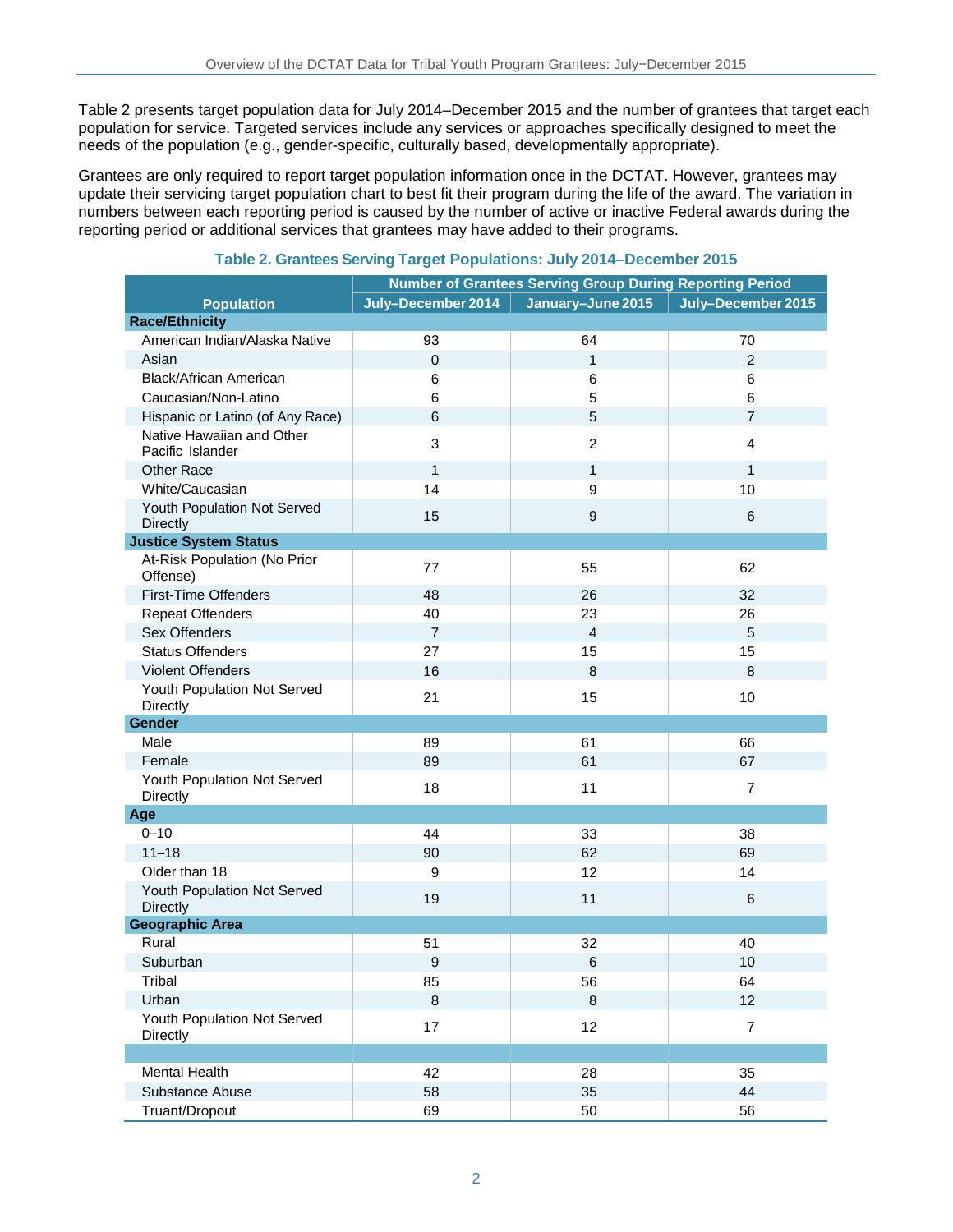Evidence-based programs and practices include program models that have been shown, through rigorous evaluation and replication, to be effective at preventing or reducing juvenile delinquency or related risk factors. In July–December 2015, about 42 percent of TYP grantees (*n* = 32) implemented evidence-based programs and/or practices through funding totaling \$13,692,855 (Figure 1).



Figure 2 represents the use of evidence-based programs and/or practices by reporting period since January 2012. Overall, there is a consistent use of evidence-based practices across the reporting periods.



**Figure 2. Evidence-Based Practices and/or Programs by Reporting Period: January 2012–December 2015**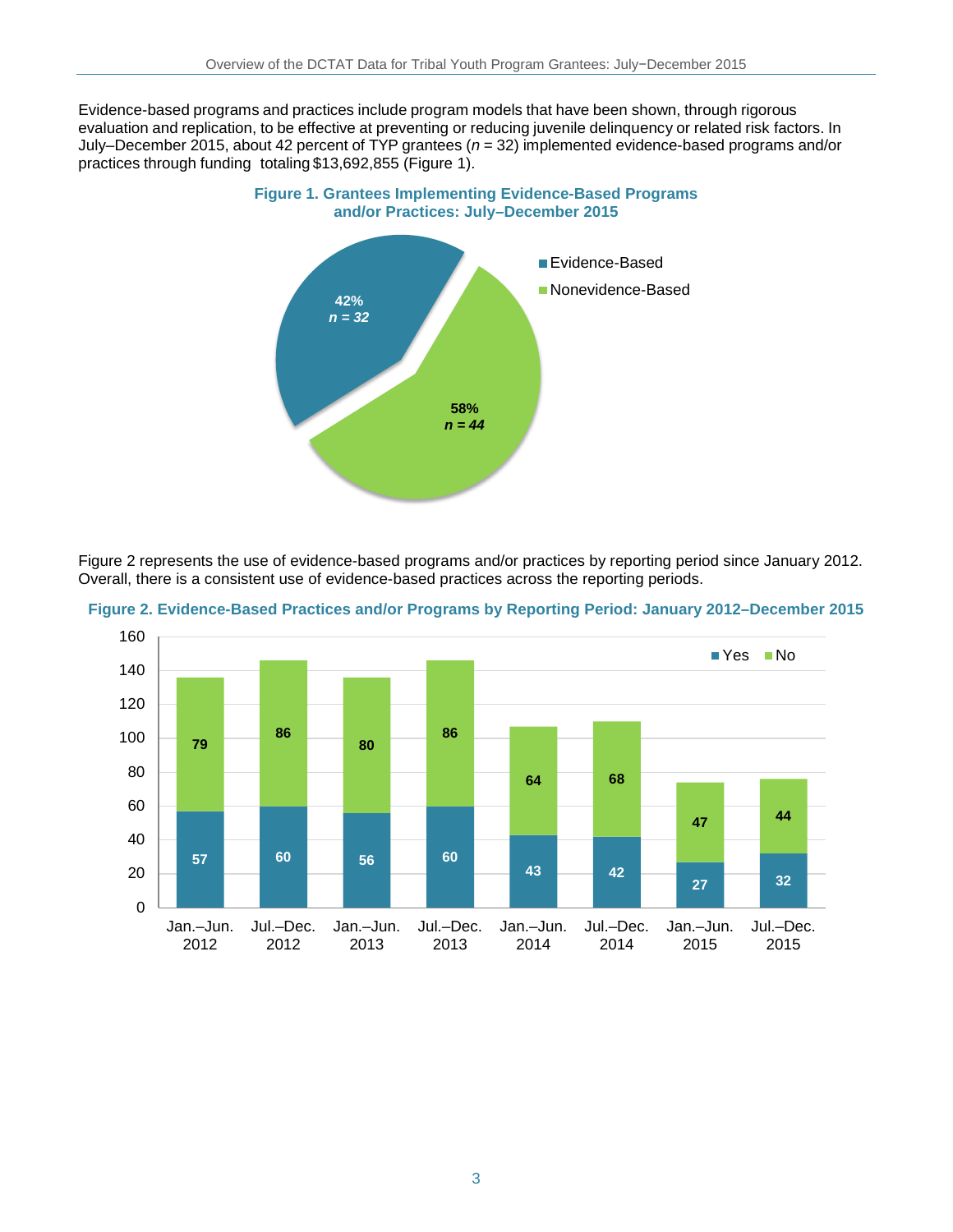Analysis of implementing agencies for July–December 2015 revealed that tribal government organizations administered the largest number of programs (88 percent). Nonprofit community-based organizations administered the second largest number, at 7 percent (Figure 3).



Table 3 shows the total grant amounts awarded to TYP grantees organized by State.<sup>1</sup> Based on current and active TYP grants, Alaska received the most funds (\$5,397,760), followed by Washington (\$4,373,072). In addition, Table 3 illustrates the number of grants implemented through TYP funds. The most grants awarded were in Alaska (*n* = 13). Washington reported the second highest number of grants (*n* = 10), and Arizona reported the third highest number  $(n = 8)$ .

| <b>Grantee</b><br><b>State</b> | N              | <b>Grant Amount</b><br>(Dollars) | <b>Grantee</b><br><b>State</b> | N              | <b>Grant Amount</b><br>(Dollars) |
|--------------------------------|----------------|----------------------------------|--------------------------------|----------------|----------------------------------|
| AK                             | 13             | 5,397,760                        | <b>ND</b>                      | $\overline{2}$ | 928,773                          |
| AZ                             | 8              | 3,703,236                        | <b>NE</b>                      | 3              | 1,298,506                        |
| CA                             | 4              | 1,517,320                        | <b>NM</b>                      | 2              | 757,422                          |
| CO                             | 1              | 417,554                          | <b>NV</b>                      | 2              | 587,852                          |
| ΙA                             | 1              | 318,142                          | OK                             | 6              | 2,580,712                        |
| ID                             | $\mathfrak{p}$ | 759,667                          | <b>OR</b>                      | 5              | 2,325,354                        |
| KS                             | 1              | 300,000                          | <b>SC</b>                      | 1              | 499,639                          |
| <b>ME</b>                      | 1              | 499,696                          | SD                             | $\mathfrak{p}$ | 937,035                          |
| MI                             | 4              | 1,429,742                        | <b>WA</b>                      | 10             | 4,373,072                        |
| <b>MN</b>                      | 1              | 498,769                          | WI                             | 3              | 1,478,513                        |
| MT                             | 3              | 1,219,084                        | <b>WY</b>                      | 1              | 486,670                          |

**Table 3. Total TYP Grant Amount by State: July–December 2015**

 $\overline{\phantom{a}}$ 

 $1$  The amounts represent the grant program for the life of the award, regardless of when it was awarded, and does not account for how much funding has been spent during the reporting period.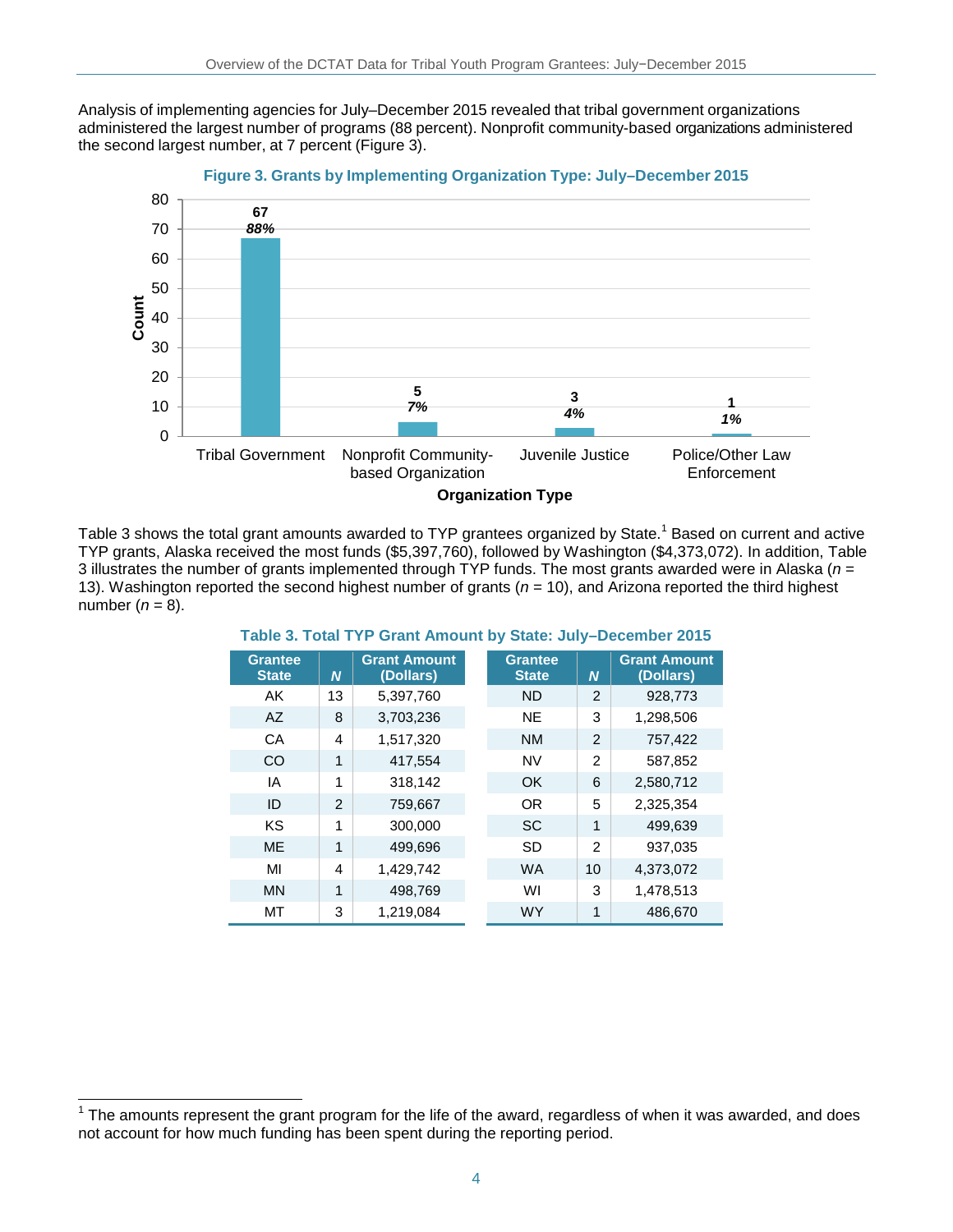Figure 4 represents the percentage of grantees (16 percent) who conducted planning activities during the reporting period. TYP grantees are required to have a dedicated planning period at the start of their grant award. Grantees are required to travel to strategic planning training sessions and submit a comprehensive plan for implementing their program. Further discussion of the planning period measures is in the Analysis of Core Measure Data section.

#### **Figure 4. Percent of Grantees in Their Planning Period: July–December 2015**



Figure 5 shows the percentage of grantee-selected program categories. The program category is a grouping method that corresponds to the activities approved in each OJJDP application. Grantees select a program category for the life of the award and do not change it unless OJJDP approves the change. The percentages represented in Figure 5 are for all active TYP awards in the DCTAT regardless of whether a grantee was operational during the reporting period.

Fifty-eight percent of grantees were implementing prevention services activities totaling \$23,772,709. This represents the largest program category. The second-largest category funded by TYP is intervention for courtinvolved tribal youth (15 percent), with \$6,467,920 used to implement these programs; tribal juvenile justice systems comes in third (13 percent), with a total allocated amount of \$4,923,383. The indigent defense program category was added to TYP in 2015, but no grantees reported implementing indigent defense activities during this reporting period.



#### **Figure 5. Grantee-Selected Program Categories (Percent): July–December 2015**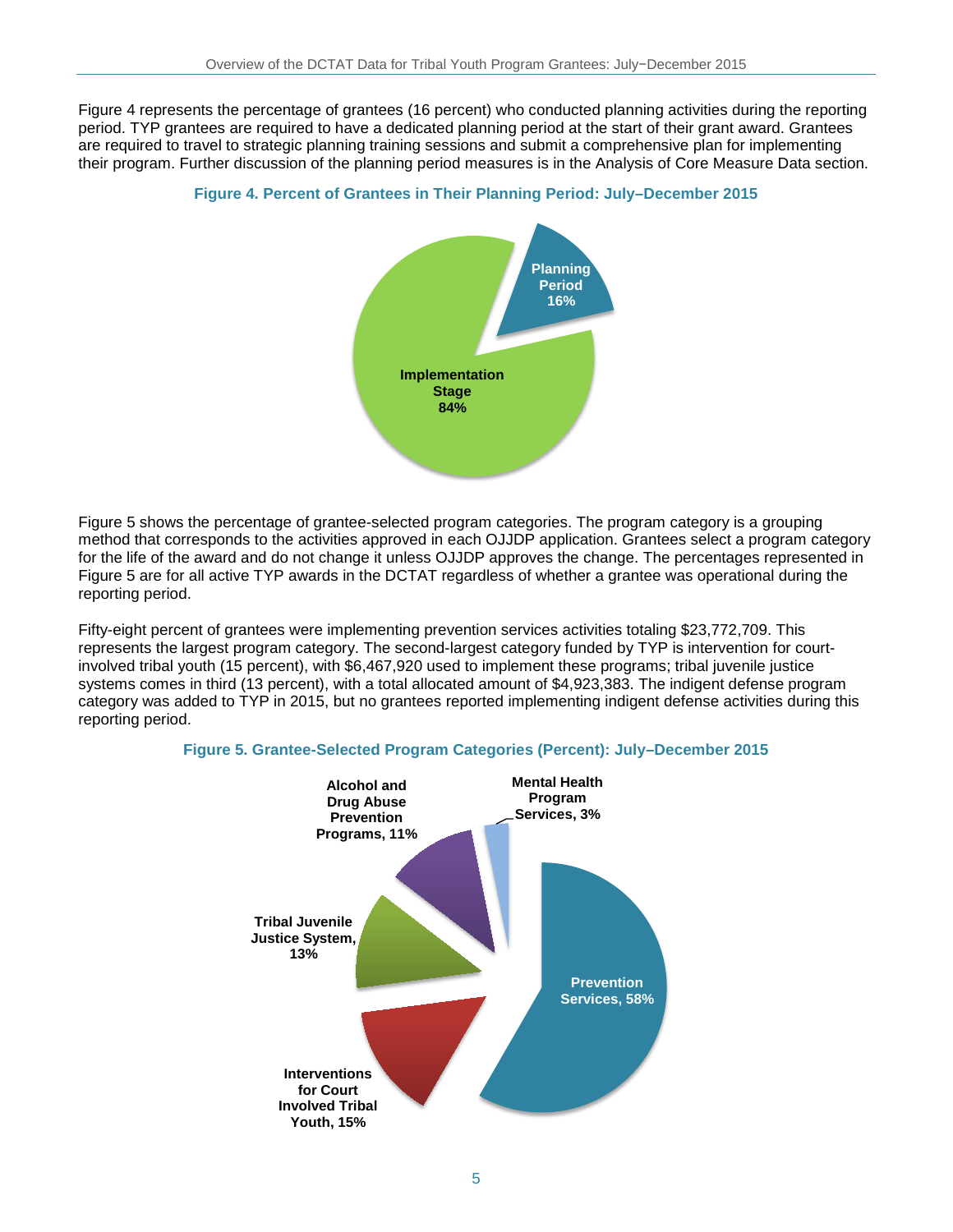# **2. Analysis of Core Measure Data from July–December 2015**

# *2.1 Analysis of Target Behaviors: July–December 2015*

This section presents an analysis of the data collected on the core indicators by program category. Grantees were required to measure performance and track data for certain target behaviors for programs using grant funds to provide direct services to youth. Data are collected on the number of youth who demonstrate a positive change in a targeted behavior during the reporting period. The table lists short-term (Table 4) outcome percentages for the specified target behavior for all program categories. TYP's main target behavior outcomes are cultural skillingbuilding and substance use; however, grantees are able to report on any target behaviors serviced by their program. Gang resistance and GED target behaviors are not included in in Table 4, as only a few grantees provided these services and not many indicated the target behaviors were met.

Table 4 shows that overall, 65 percent of youth exhibited a desired change in the targeted behavior measured in the short term.

| <b>Target Behavior</b>                    | <b>Youth with Noted</b><br><b>Behavioral Change</b> | <b>Youth Receiving</b><br><b>Services for</b><br><b>Target Behavior</b> | <b>Percent of Youth with</b><br><b>Noted Behavioral</b><br>Change |
|-------------------------------------------|-----------------------------------------------------|-------------------------------------------------------------------------|-------------------------------------------------------------------|
| Antisocial Behavior                       | 297                                                 | 380                                                                     | 78                                                                |
| Cultural Skill-Building/Cultural<br>Pride | 4,528                                               | 8,356                                                                   | 54                                                                |
| <b>Employment Status</b>                  | 41                                                  | 66                                                                      | 62                                                                |
| <b>Family Functioning</b>                 | 73                                                  | 121                                                                     | 60                                                                |
| <b>Family Relationships</b>               | 538                                                 | 696                                                                     | 77                                                                |
| <b>GPA</b>                                | 222                                                 | 280                                                                     | 79                                                                |
| <b>High School Completion</b>             | 218                                                 | 304                                                                     | 72                                                                |
| Job Skills                                | 42                                                  | 62                                                                      | 68                                                                |
| School Attendance                         | 703                                                 | 1,039                                                                   | 68                                                                |
| Social Competence                         | 684                                                 | 840                                                                     | 81                                                                |
| Substance Use                             | 1,779                                               | 1,958                                                                   | 91                                                                |
| Total                                     | 9,125                                               | 14,102                                                                  | 65                                                                |

#### **Table 4. Short-Term Performance Data on Target Behaviors: July–December 2015**

### *2.2 Analysis of Planning Year Activities: July–December 2015*

Eleven grantees indicated that they conducted planning activities. As shown in Table 5, 67 partnerships were developed, and 96 people were trained during the reporting period. Grantees were also asked to report on the OJJDP-sponsored tribal meetings they attended. Thirty-six percent of grantees who conducted planning activities  $(n = 4)$  attended the tribal new grantee orientation, and 36 percent  $(n = 4)$  attended a strategic planning meeting.

#### **Table 5. Planning Year Activities: July–December 2015**

| <b>Performance Indicator</b>                                    | <b>Data</b>      |
|-----------------------------------------------------------------|------------------|
| Number of partnerships developed                                | 67               |
| Number of people trained                                        | 96               |
| Planning activities conducted                                   | 11               |
| Percentage of grantees attending tribal new grantee orientation | 36%<br>$(n = 4)$ |
| Percentage of grantees attending strategic planning             | 36%<br>$(n = 4)$ |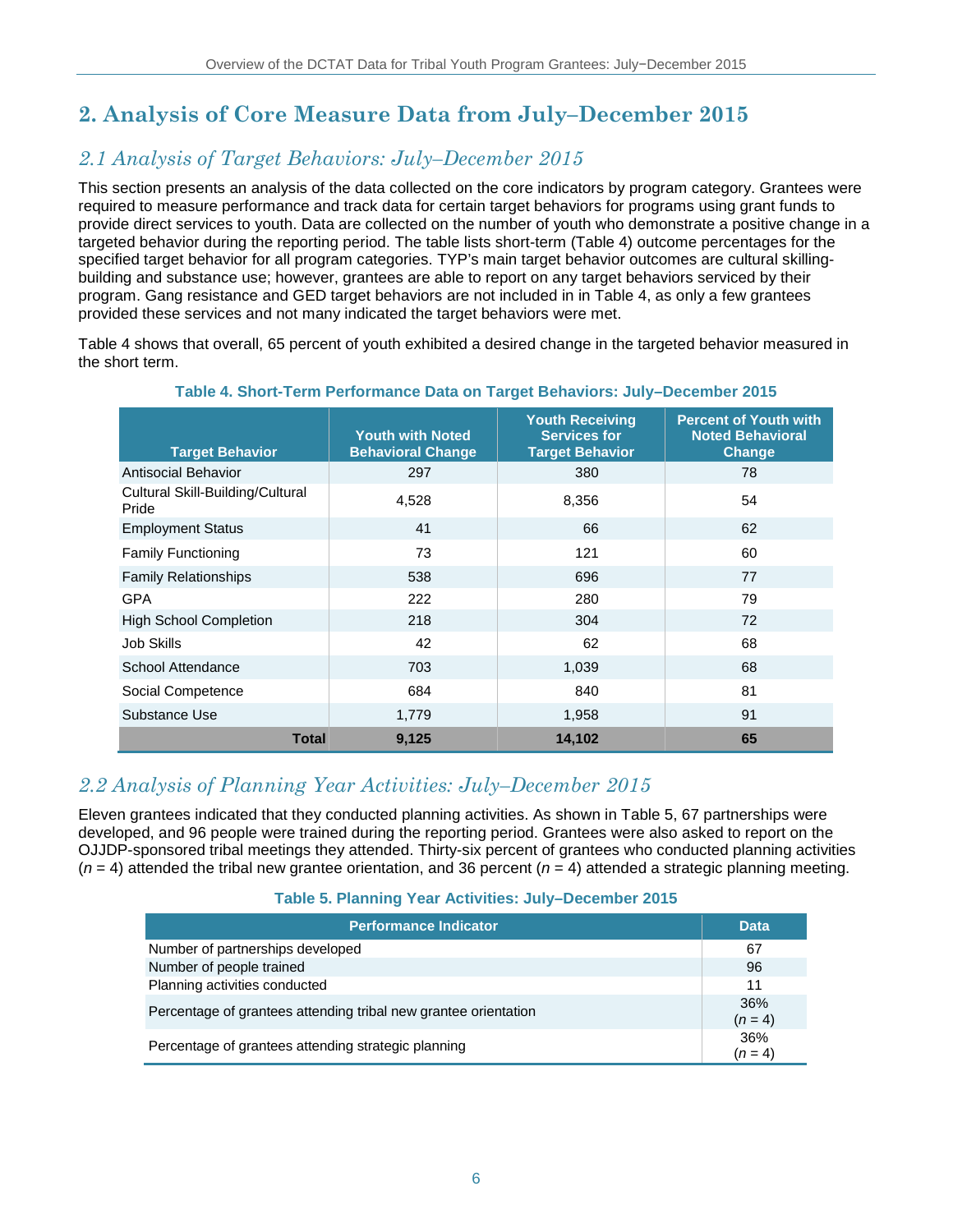Figure 6 illustrates the types of planning documents TYP grantees created. The largest number of grantees (*n* = 9) developed community partnerships documents.



**Figure 6. Planning Documents Developed: July–December 2015**

### *2.3 Analysis of Prevention/Intervention/Alcohol and Substance Abuse Prevention: July–December 2015*

As shown in Table 6, 16,169 youth and/or families were served, 58 percent of whom were youth. Participants completed 109,828 service hours, with 91 percent completed by youth. Offending and reoffending rates were measured for program participants over both the short and long terms. Short-term data indicate that 17 percent of these youth who were tracked committed an offense, as did 12 percent who were tracked over the long term. Shortterm data indicate that 6 percent of youth reoffended, along with 32 percent reoffending 6–12 months after exiting the program.

| <b>Performance Measure</b>                                   | <b>Data</b>                                            |
|--------------------------------------------------------------|--------------------------------------------------------|
| Number of program youth and/or families served               | 16,169<br>Percent youth = $58\%$<br>$(n = 9,405)$      |
| Number of service hours that youth and/or families completed | 109,828<br>Percent youth = $91\%$<br>$(n = 100, 797)$  |
| Percent of program youth who offended (short term)           | 17%<br>(450 out of 2,697 total)                        |
| Percent of program youth who offended (long term)            | 12%<br>(62 out of 520 total)                           |
| Percent of program youth who were victimized (short term)    | 10%<br>(53 out of 507 total)                           |
| Percent of program youth who were victimized (long term)     | <b>27%</b><br>$(30 \text{ out of } 111 \text{ total})$ |
| Percent of program youth who were revictimized (short term)  | 10%<br>$(12 \text{ out of } 120 \text{ total})$        |
| Percent of program youth who were revictimized (long term)   | $<1\%$<br>(1 out of 270 total)                         |